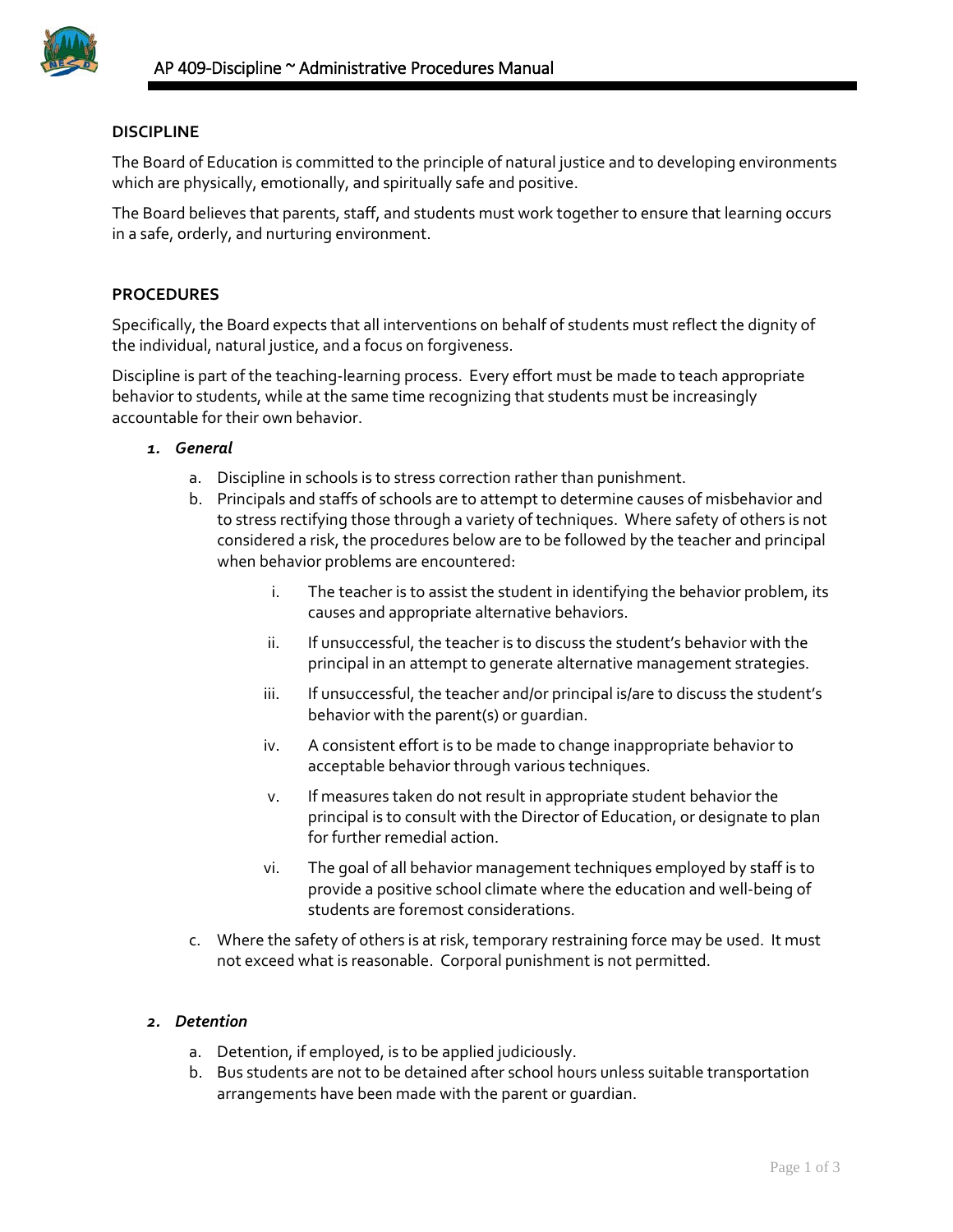

## *3. Suspension –There is to be no suspension without intervention*

- a. Not more than three days
	- i. Prior to imposing a suspension the principal is to refer to the appropriate sections of *The Education Act, 1995* relating to discipline.
	- ii. In accordance with *The Education Act, 1995* the principal may suspend a student from school for not more than three days at a time for overt opposition to authority or serious misconduct.
	- iii. When a student is suspended for not more than three days, the principal is to report promptly the circumstances and the action taken to the student's parent or guardian, to the Director of Education or designate, and maintain a detailed record of the suspension at the school.
- b. Four to Ten Days
	- i. The principal may suspend a student from school for a period of up to ten days for habitual, willful, or gross violation of duties of a student or the rules of the school. Following consultation with the Superintendent of Schools a student may be suspended under these provisions, and the principal is to report, in writing, the circumstances and action taken and the plan for the student return to:
		- The Director of Education or designate
		- The parent or guardian
		- The student where he or she is sixteen years of age or older.
	- ii. The Director, or designate may confirm, modify, or remove the suspension. If confirmed or modified, the Director, or designate is to report the suspension either to the Director, who shall inform the Board, or if the Director has been handling the matter he or she shall inform the Board.
	- iii. If desired, the student, parent, or guardian is to be granted a hearing with the appropriate officials, throughout each of the preceding steps.
- c. Suspension by Board
	- i. The Board may investigate a suspension as described in (b) above, through a committee appointed and chaired by the Director of Education.
	- ii. The investigation is to occur prior to the date on which the suspension ends.
	- iii. The committee, on concluding its investigation, may decide the suspension warrants a period of greater than ten days. The committee may suspend the student from all or any of the Division's schools for a period of not greater than one year and shall report it's decision at the next Board meeting.
	- iv. If desired, the student, and parent, or guardian, are to be granted a hearing, throughout each of the preceding steps.